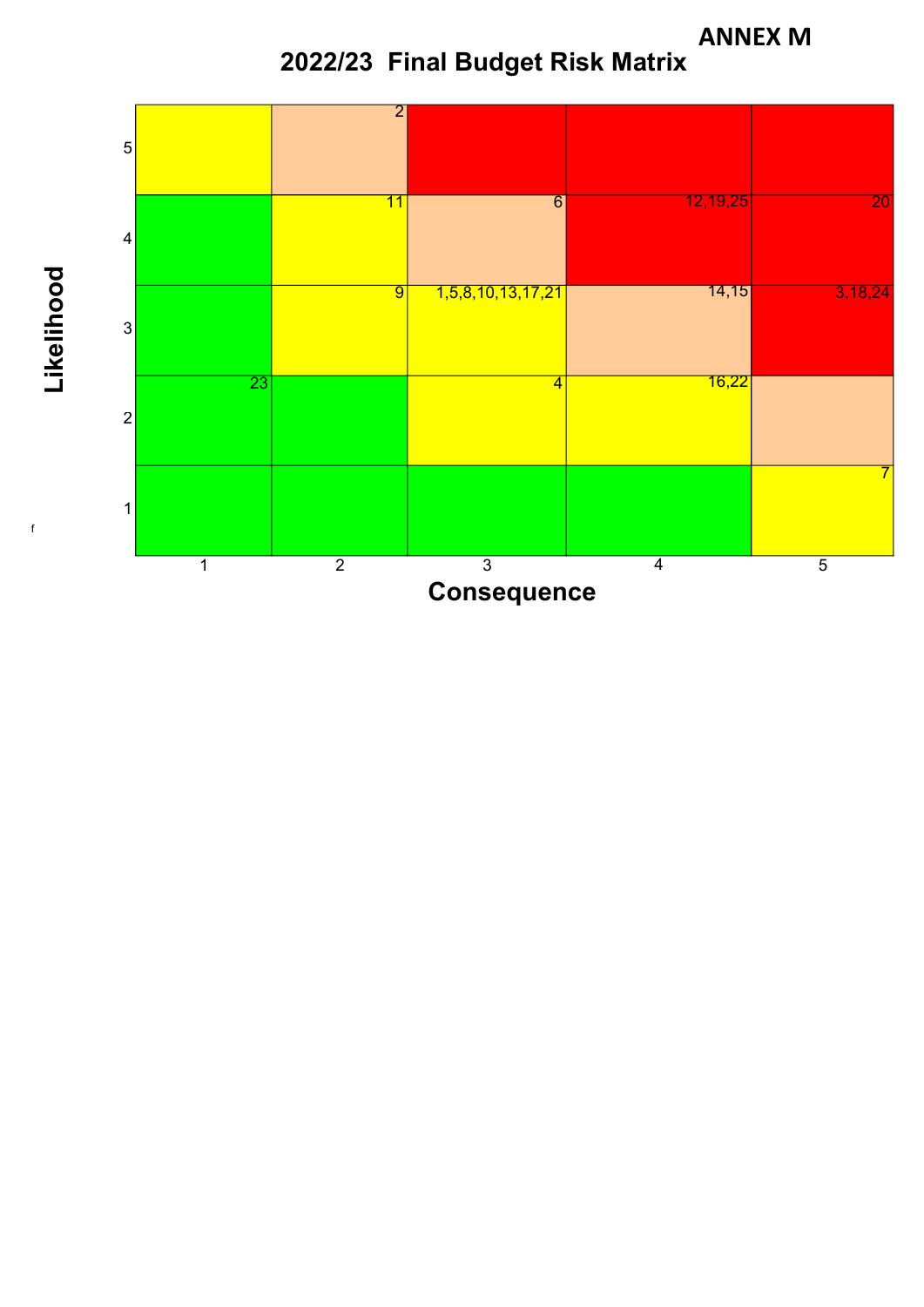| No | <b>Risk Title/Description</b>                                                                   | Control                                                                                                                                                                                                                                                                                                                                                                                                                                                                                                                                                                                                                                                                                                                                                                                                                                                                                                                                                     | <b>Residual Risk Level</b> |
|----|-------------------------------------------------------------------------------------------------|-------------------------------------------------------------------------------------------------------------------------------------------------------------------------------------------------------------------------------------------------------------------------------------------------------------------------------------------------------------------------------------------------------------------------------------------------------------------------------------------------------------------------------------------------------------------------------------------------------------------------------------------------------------------------------------------------------------------------------------------------------------------------------------------------------------------------------------------------------------------------------------------------------------------------------------------------------------|----------------------------|
|    | <b>Income Risks</b>                                                                             |                                                                                                                                                                                                                                                                                                                                                                                                                                                                                                                                                                                                                                                                                                                                                                                                                                                                                                                                                             |                            |
| 1  | <b>Council Tax Reduction Scheme Costs</b>                                                       | A Local Council Tax Scheme has now been in place since April 2013.<br>The financial impact of COVID-19 has been reviewed and reflected in<br>2022/23 draft budget. There remains uncertainty over the level of<br>future support that the Council will need to provide through this<br>scheme as the economic recovery continues.                                                                                                                                                                                                                                                                                                                                                                                                                                                                                                                                                                                                                           | 9                          |
|    | 2 The implementation of Universal Credit and further<br><b>Welfare Reforms</b>                  | The Revenue and Benefits service is monitoring the impacts on the<br>service (which includes the financial impacts) of the introduction of<br>universal credit. With the pandemic the move to universal credit has<br>increased.<br>The drop off in housing benefit caseload is matched by a shift in<br>overpayment recovery with a decrease in recovery from ongoing<br>benefit and increase in the amount of debt being recovered by<br>invoice which has a lower collection rate                                                                                                                                                                                                                                                                                                                                                                                                                                                                        | 10                         |
|    | 3 Impact of the business rates retention funding<br>mechanism                                   | Due to the delays in the processing of backdated business rates<br>appeals by the Valuation Office and the general volatility of business<br>rate income, there is a risk of achieving the annual income target.<br>The outcome and impact of this is not known. The Revenue and<br>Benefits team are pro-actively working with the Valuation Office to<br>support the development of best practice, in addition to implementing<br>a robust strategy to minimise business rate avoidance and to<br>maximise the overall amount of collectable business rates. Financial<br>modelling of projected income levels and regular income monitoring<br>is undertaken to review the performance against planned levels. This<br>risk has increased following the 2017 revaluations and uncertainty<br>from the revaluation and the Check, Challenge, Appeal process.<br>More recently Check, Challenge & Appeals have increased<br>significantly due to COVID-19. | 15                         |
|    | 4 Estimated income from Fees and Charges or new<br>Income Generation schemes is not achievable. | Budgets are set on a prudent basis considering current income being<br>achieved or a robust proposal for new income generation. Regular<br>budget monitoring will identify any deviation from the anticipated<br>income levels. The 22/23 budgets have been rebased to take<br>account of the recovery from COVID-19. There is a risk the recovery<br>may be less than projected. Options for corrective management<br>action will be considered.                                                                                                                                                                                                                                                                                                                                                                                                                                                                                                           | 6                          |
|    | 5 Parking income lower than anticipated                                                         | The level of parking income is significantly lower than the pre-<br>pandemic level. We have modelled an income level for 2022/23<br>based on activity levels in the summer and early autumn when<br>restrictions had been removed. The budgeted income remains over<br>£4m below pre-pandemic levels. The key risk to achieving this level<br>of income in the short term relates to the re-introduction of any<br>government restrictions to contain the outbreak and spread of COVID-<br>19.                                                                                                                                                                                                                                                                                                                                                                                                                                                              | 9                          |
|    | 6 Parking income at new Multi-Storey Car Park                                                   | The new multi storey car park has been completed next to the railway<br>station. This project is funded from prudential borrowing which is<br>reliant on the parking income received at the new car park to fund the<br>borrowing cost. The income estimate has been removed reflecting<br>the sharp reduction on patronage in the area and continuing<br>availability of on-street parking. As a result this has remained closed.<br>A review will need to be undertaken during 2022 to determine what if<br>any further actions need to be taken in light of external factors.                                                                                                                                                                                                                                                                                                                                                                            | 12                         |
|    | 7 Better Care Fund                                                                              | The current BCF equates to £17.593m. In addition, the Council<br>receives £5.995m iBCF. This funding has been included in the base<br>budget. There are two primary risks relating to this funding: (I)<br>government policy on the future of this funding stream and (ii) how<br>the funding is allocated between Local Government and Health. The<br>government have confirmed funding will continue to 2022/23,<br>although allocations are to be confirmed.                                                                                                                                                                                                                                                                                                                                                                                                                                                                                             | 5                          |
| 8  | Clients contributions for Adult Social Care are lower<br>than anticipated                       | Income from client contributions is volatile and can fluctuate<br>significantly dependent on an individual's assets and whether they<br>are assessed as being able to contribute towards the cost of their<br>care. There is a risk that service users who currently fund their care<br>may become the financial responsibility of the local authority in the<br>future once there capital has depleted. The income budget for client<br>contributions is £7.4m.                                                                                                                                                                                                                                                                                                                                                                                                                                                                                            | 9                          |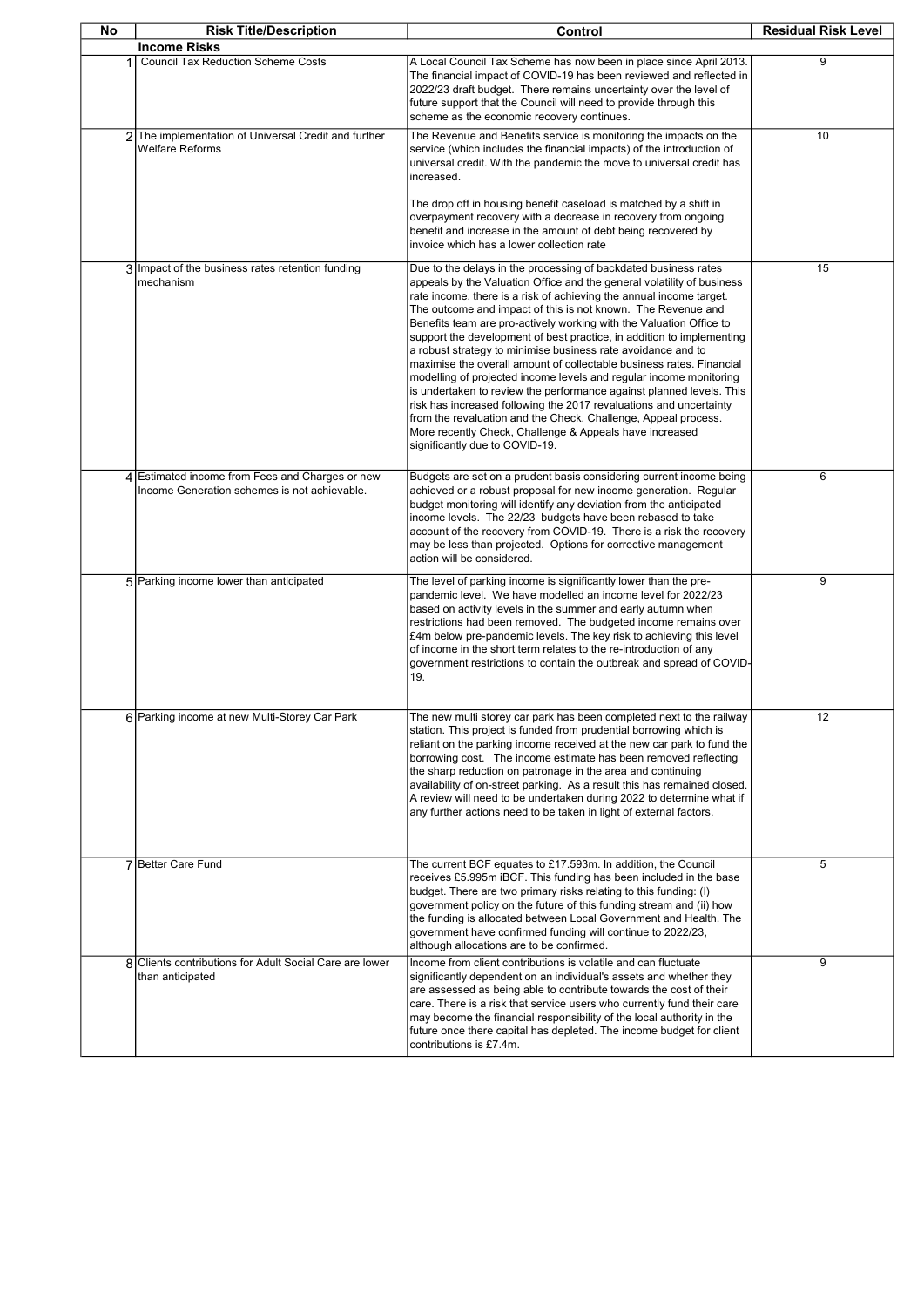| No | <b>Risk Title/Description</b>                                                                                                                | Control                                                                                                                                                                                                                                                                                                                                                                                                                                                                                                                                                                                                                                                                                                                                                                                                                                                                                                                                                                                                                                                                                                                   | <b>Residual Risk Level</b> |
|----|----------------------------------------------------------------------------------------------------------------------------------------------|---------------------------------------------------------------------------------------------------------------------------------------------------------------------------------------------------------------------------------------------------------------------------------------------------------------------------------------------------------------------------------------------------------------------------------------------------------------------------------------------------------------------------------------------------------------------------------------------------------------------------------------------------------------------------------------------------------------------------------------------------------------------------------------------------------------------------------------------------------------------------------------------------------------------------------------------------------------------------------------------------------------------------------------------------------------------------------------------------------------------------|----------------------------|
|    | <b>Expenditure Risks (including Demography &amp; Legislation)</b>                                                                            |                                                                                                                                                                                                                                                                                                                                                                                                                                                                                                                                                                                                                                                                                                                                                                                                                                                                                                                                                                                                                                                                                                                           |                            |
|    | 9 Home to school travel financial pressures                                                                                                  |                                                                                                                                                                                                                                                                                                                                                                                                                                                                                                                                                                                                                                                                                                                                                                                                                                                                                                                                                                                                                                                                                                                           | 6                          |
|    |                                                                                                                                              | Home to school transport has seen the number of pupils eligible for<br>transport increase by 7.1% from 1,288 in Sept 20 to 1,380 in Sept 21.<br>This level of increase has required new contracts to be procured as a<br>number of the existing contracts are now full.<br>Actions to address this issue includes - continuing to review and<br>amalgamate contracts, targeting independent travel training to older<br>children, recommissioning contracts, transport exceptions and<br>appeals panel, volunteer driver service, a review of out of borough<br>contracts for special educational needs placements and mapping of<br>contracts to be reviewed as they are up for renewal to ensure best<br>possible use of each route for individual schools. For the 2022/23<br>demand the recent schools census data has been used which shows<br>that there has been an increase of 3.03% in children attending<br>special schools and 1.88% of children attending mainstream schools.                                                                                                                                 |                            |
| 10 | Increase in demand for children's social care services<br>as a result of demographic and demand pressures                                    | As at April 21 there were 388 LAC and during the year this has<br>decreased by 21 bringing the total number of LAC to 367 in<br>November 21. There has been an increasing number of referrals and<br>children requiring support from children and family services. There<br>has been an increase in the number of children requiring an external<br>placement as a result of their complexities but also due to the lack of<br>in-house capacity. Actions to address these issues include - ensuring<br>internal and externally commissioned service delivery models are<br>based on robust information, delivering best value, continue to invest<br>in preventative services, ensure that children and young people are<br>supported to move on to appropriate alternative care arrangements<br>as soon as it is safe and in their best interests to do so, create in-<br>house provision, audit high costs placements, carry out reviews of<br>placements and ensure placement planning is completed and ensure<br>applications for health funding contributions are submitted where<br>appropriate.                   | 9                          |
|    | 11 Unaccompanied Asylum seeking Children                                                                                                     | Local authorities have a duty to safeguard and promote the welfare of<br>children in need within their area. Children seeking asylum (UASC)<br>who have no responsible adult to care for them are separated or<br>unaccompanied', and are therefore 'in need'. Local authorities have<br>a gateway duty to assess such children under section 17 and then to<br>accommodate them. The number of UASC nationally has been<br>increasing in recent years. In July 16 the national transfer scheme<br>was introduced so that UASC are no longer necessarily cared for in<br>the local authority in which they first present but instead may be<br>transferred to a local authority with greater capacity. The scheme is<br>based on the principle that no local authority should be asked to<br>looked after more UASC than 0.07% of it's total child population. For<br>MK this would equate to around 50. In MK we are currently<br>supporting 26 UASC which is an increase of 4 since April 21 when<br>there were 22 UASC. The grant towards the costs of the placements<br>and support is paid at a daily rate per UASC. | 8                          |
|    | 12 Homelessness – continuing growth in demand leads to<br>disproportionate cost increases                                                    | Demand remains volatile, and is anticipated to increase as some<br>covid measures ease (for example lifting of restrictions on evictions).<br>Managing cost pressures relies on the success of the investment to<br>save program to manage demand and reduce unit costings in<br>addition to an increase in our prevention offer.                                                                                                                                                                                                                                                                                                                                                                                                                                                                                                                                                                                                                                                                                                                                                                                         | 16                         |
|    | 13 Social Care Reforms with the introduction of a Cap of<br>£86k, new means testing and local authority<br>commissioning for private payers. | The government have announced reforms to how individuals will pay<br>for 'care costs' from October 2023 including a new Cap of £86k and<br>fundamental changes to remove the differential charging between<br>Council and Private placements. However, at this stage the detail of<br>the scheme has not been developed and therefore the estimated<br>additional costs are unknown as is the level of actual funding that will<br>be received. This is currently rated as a '9' due to the lack of<br>information currently available.                                                                                                                                                                                                                                                                                                                                                                                                                                                                                                                                                                                   | 9                          |